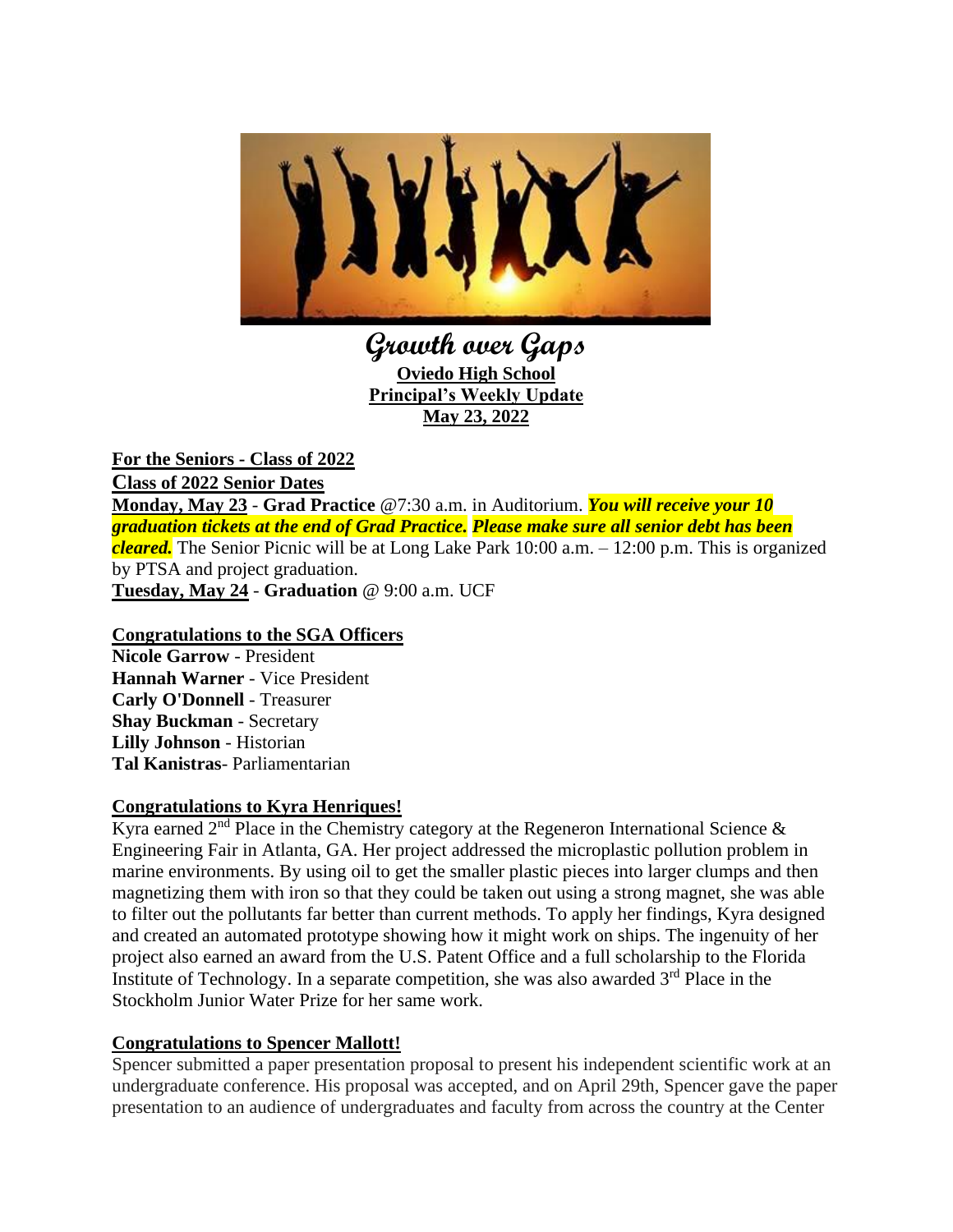for Interdisciplinary Writing and Research Virtual Undergraduate Research Conference. The title of his presentation was, Sensory-Sensitivity or Subtype of OCD? Following the Evidence Toward Understanding Misophonia.

## **Class of 2023**

### Make sure your student debt is clear, so you can purchase a parking pass this summer!

Senior Painted Parking Spots will be sold and painted July 18- 21. Senior Unpainted Parking Spots will be sold the week of July 25. Make sure you are part of the Class of 2023 ECampus page and check it over the summer. Questions in July? Contact [Kummercd@myscps.us](mailto:Kummercd@myscps.us)

Mark your spot on Oviedo's campus by painting a parking spot! \$80 to park \$30 to paint. Deadline for design submissions is Sunday July 10th at 11:59 PM. DESIGNS SUBMITTED AFTER THE DUE DATE WILL **NOT BE ACCEPTED!** 

Painting Days Monday July 18<sup>th</sup> - Thursday July 21<sup>st</sup>, Ms. Kummer will assign you a day during this time frame.

Submissions and announcements are through Class of 2023 eCampus page. If you are not a part of this page please email Ms. Kummer, kummercd@myscps.us, and she will add you.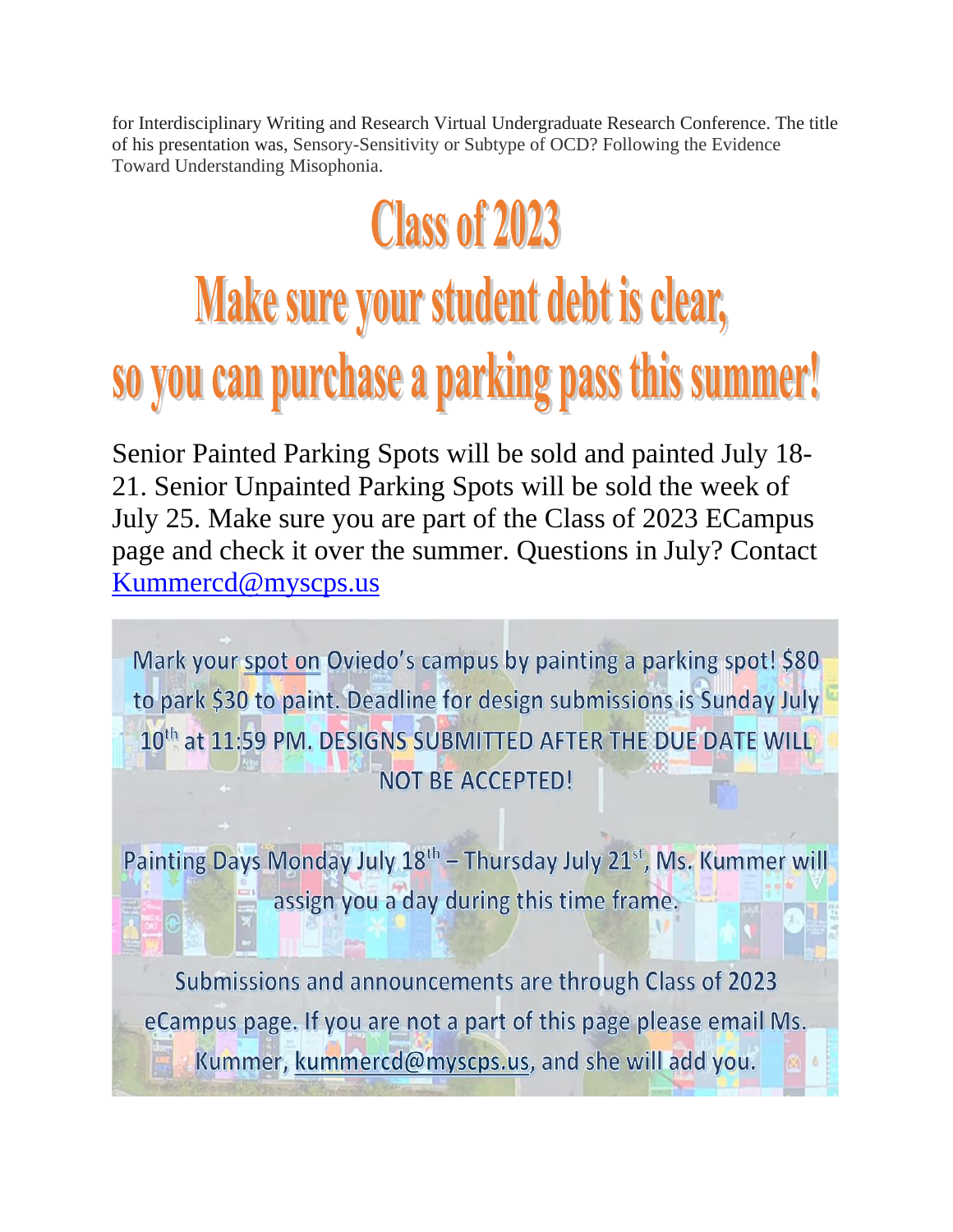Congratulations to the OHS NJROTC! OHS NJROTC has been named a Distinguished Unit for the 28th consecutive year. Go Lion Battalion!

Congratulations to **Ivelisse Rodriguez** for winning "Why Education is Important" contest where 10 winners were chosen in the



state. Ivelisse will receive a \$1,000 scholarship. Congratulations!



#### **Congratulations to Domenic Vizzarri and Ayana Ferguson!**

Central Florida Army Aviation Association of America (AAAA) awarded \$3000 scholarship to **Domenic Vizzarri** and **Ayana Ferguson**. Domenic was also the winner of the \$2000 Association of the US Army (AUSA) Award. Congratulations to both seniors!

Congratulations to **Gabrielle Goodwin** for Swimming, **Lorenzo Amaral** for Soccer, **Vincenzo Micciche** for Water Polo, and **Eleanor Duffy** for Girls Scholar Athlete! Our Lions were the 2021-2022 Night of Champions Winners! GO LIONS! Lee Corso was also inducted as a contributor to sports in Seminole County. Congratulations!

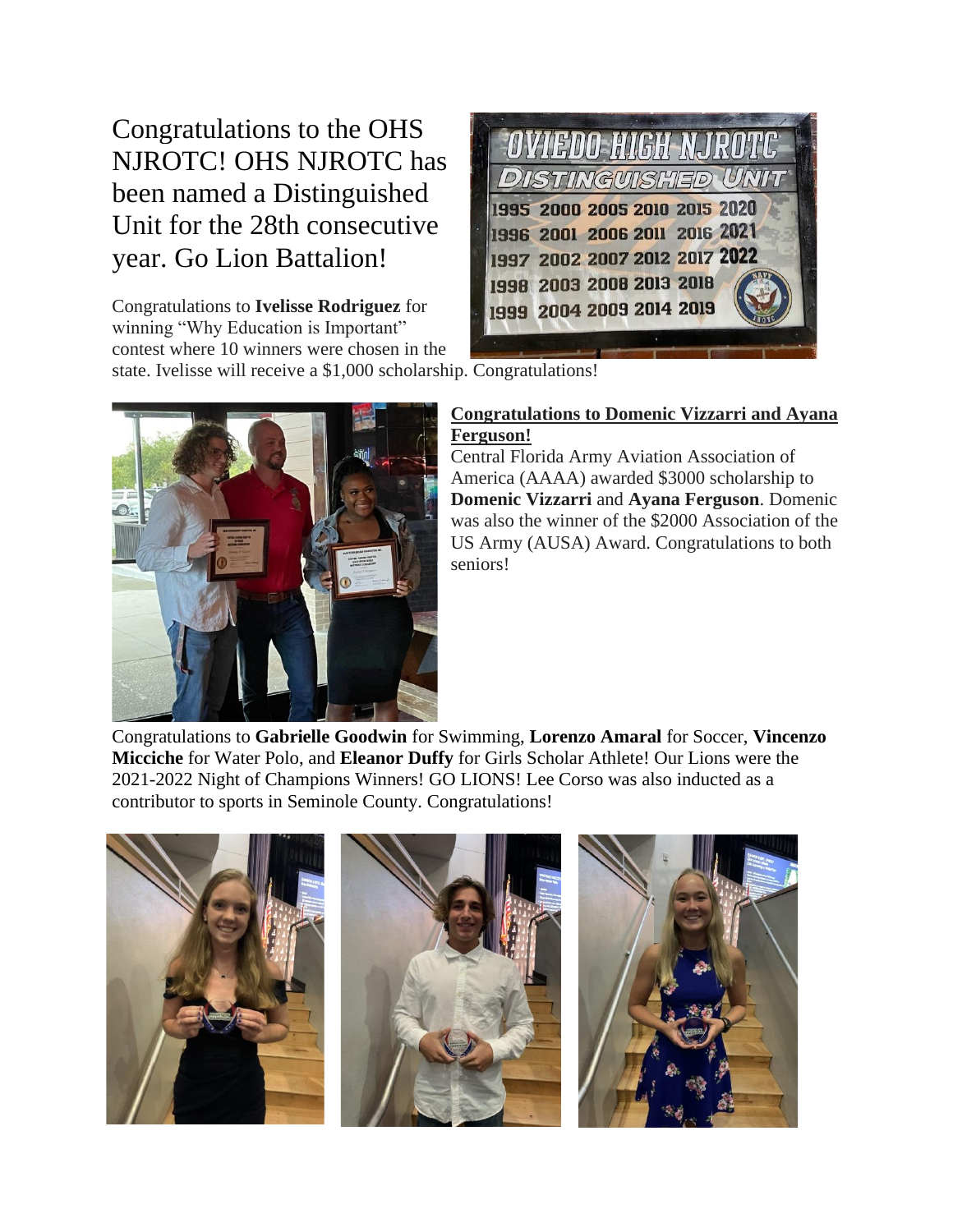#### **Congratulations to Mr. Langevin and the yearbook staff!**

Our students loved our yearbook this year! Our yearbook last year also won the sunshine standout award for last year's book (Florida's highest level) and individual awards for photography, writing, and design. Veronika Maynard won FSPA artist of the year. Fatima Almousawi (our cover designer this year) was the runner up. Kaden Bryant took home multiple writing awards. Erin Slogar won for publication social media. Way to go!



**Just a reminder that there are no bags or backpacks during the half days starting on Monday, May 23rd. Thank you.**



| <b>Monday, May 23, 2022</b><br>Periods 1 & 4 |                        | <b>Tuesday, May 24, 2022</b><br>Periods 2 & 5 |                        | Wednesday, May 25, 2022<br>Periods 3 & 6 |                        |
|----------------------------------------------|------------------------|-----------------------------------------------|------------------------|------------------------------------------|------------------------|
| $7:20 - 9:20$                                | <b>1st Period Exam</b> | $7.20 - 9.20$                                 | 2nd Period Exam        | $7:20 - 9:20$                            | <b>3rd Period Exam</b> |
| $9:20 - 9:40$                                | <b>Break</b>           | $9:20 - 9:40$                                 | <b>Break</b>           | $9:20 - 9:40$                            | <b>Break</b>           |
| $9:45 - 11:45$                               | <b>4th Period Exam</b> | $9:45 - 11:45$                                | <b>Sth Period Exam</b> | $9:45 - 11:45$                           | <b>6th Period Exam</b> |

#### **Registration for the Summer of 2022 is open. Please see the following options and registration information.**

- **Summer School 2022**
	- o Credit Recovery Only Available to students who previously earned a semester grade of a "D" or an "F" in a course.
	- o Summer School Sites All high school sites except Crooms Academy
	- o May 31, 2022-June 23, 2022 (Monday-Thursday) 7:20am-1:05pm
	- o Click [HERE](https://nam10.safelinks.protection.outlook.com/?url=http%3A%2F%2Ftrack.spe.schoolmessenger.com%2Ff%2Fa%2FZuZYH_T8mdUqqAbvhIJk3Q~~%2FAAAAAQA~%2FRgRj_3DOP4SUAWh0dHBzOi8vbmFtMTAuc2FmZWxpbmtzLnByb3RlY3Rpb24ub3V0bG9vay5jb20vP3VybD1odHRwcyUzQSUyRiUyRnRpbnl1cmwuY29tJTJGNG1raDJuYW4mZGF0YT0wNCU3QzAxJTdDbWljaGFlbF9sYXdyZW5jZSU0MHNjcHMuazEyLmZsLnVzJTdDNTA5Yjk1ZDdmODdhNDY5YTBjMDUwOGQ5ZmI5MmUwMjclN0NkMWU5ZTZiMjc3OGU0OGU1YTk2MWU5ODM2YWYwODgyNyU3QzAlN0MwJTdDNjM3ODE3NDMwNTIzNzY2ODg3JTdDVW5rbm93biU3Q1RXRnBiR1pzYjNkOGV5SldJam9pTUM0d0xqQXdNREFpTENKUUlqb2lWMmx1TXpJaUxDSkJUaUk2SWsxaGFXd2lMQ0pYVkNJNk1uMCUzRCU3QzMwMDAmc2RhdGE9c3VZRGxKdHEwWGZGcXlzJTJCejMyYmdNRUNOVlYlMkZIUUtEenhuaSUyQktWeTI2SSUzRCZyZXNlcnZlZD0wVwdzY2hvb2xtQgpiHE49HmLv-QvCUht0cmVudF9kYW5pZWxAc2Nwcy5rMTIuZmwudXNYBAAAAAE~&data=04%7C01%7Ctrent_daniel%40scps.k12.fl.us%7Ca2577c4c93a546d3778408d9fb9925e7%7Cd1e9e6b2778e48e5a961e9836af08827%7C0%7C0%7C637817457453808611%7CUnknown%7CTWFpbGZsb3d8eyJWIjoiMC4wLjAwMDAiLCJQIjoiV2luMzIiLCJBTiI6Ik1haWwiLCJXVCI6Mn0%3D%7C3000&sdata=ZetCqzk43%2FBrAN%2F0jAH3ZugbA5RprnDnf8DlUMVep6s%3D&reserved=0) to register.
- **Seminole County Virtual School – Summer 2022**
	- o First time taking a course and credit recovery
	- o Click [HERE](https://nam10.safelinks.protection.outlook.com/?url=http%3A%2F%2Ftrack.spe.schoolmessenger.com%2Ff%2Fa%2F0m0t0SfPNwjIiwgF0zyChQ~~%2FAAAAAQA~%2FRgRj_3DOP0RbaHR0cHM6Ly92aXJ0dWFsc2Nob29sLnNjcHMuazEyLmZsLnVzL2Fubm91bmNlbWVudHMvc2N2cy1zdW1tZXItMjAyMi1zdHVkZW50LWVucm9sbG1lbnQuc3RtbFcHc2Nob29sbUIKYhxOPR5i7_kLwlIbdHJlbnRfZGFuaWVsQHNjcHMuazEyLmZsLnVzWAQAAAAB&data=04%7C01%7Ctrent_daniel%40scps.k12.fl.us%7Ca2577c4c93a546d3778408d9fb9925e7%7Cd1e9e6b2778e48e5a961e9836af08827%7C0%7C0%7C637817457453808611%7CUnknown%7CTWFpbGZsb3d8eyJWIjoiMC4wLjAwMDAiLCJQIjoiV2luMzIiLCJBTiI6Ik1haWwiLCJXVCI6Mn0%3D%7C3000&sdata=WaLnDPGxiE%2FOCaLkh6W4xTWSS8uJtSG3pLqSb%2BfxDPk%3D&reserved=0) to register.
	- o For more information, visit [www.scvs.us](https://nam10.safelinks.protection.outlook.com/?url=http%3A%2F%2Ftrack.spe.schoolmessenger.com%2Ff%2Fa%2F7MxcG07Dh61QuOy8jp5hHw~~%2FAAAAAQA~%2FRgRj_3DOP4SLAWh0dHBzOi8vbmFtMTAuc2FmZWxpbmtzLnByb3RlY3Rpb24ub3V0bG9vay5jb20vP3VybD1odHRwJTNBJTJGJTJGd3d3LnNjdnMudXMlMkYmZGF0YT0wNCU3QzAxJTdDbWljaGFlbF9sYXdyZW5jZSU0MHNjcHMuazEyLmZsLnVzJTdDNTA5Yjk1ZDdmODdhNDY5YTBjMDUwOGQ5ZmI5MmUwMjclN0NkMWU5ZTZiMjc3OGU0OGU1YTk2MWU5ODM2YWYwODgyNyU3QzAlN0MwJTdDNjM3ODE3NDMwNTIzOTIzMTI5JTdDVW5rbm93biU3Q1RXRnBiR1pzYjNkOGV5SldJam9pTUM0d0xqQXdNREFpTENKUUlqb2lWMmx1TXpJaUxDSkJUaUk2SWsxaGFXd2lMQ0pYVkNJNk1uMCUzRCU3QzMwMDAmc2RhdGE9RXh6S2labmVTS3NUU2hpc2o4bWlXWiUyRk9WZ24yJTJGdEV5WlpPWFphZ0olMkZqUSUzRCZyZXNlcnZlZD0wVwdzY2hvb2xtQgpiHE49HmLv-QvCUht0cmVudF9kYW5pZWxAc2Nwcy5rMTIuZmwudXNYBAAAAAE~&data=04%7C01%7Ctrent_daniel%40scps.k12.fl.us%7Ca2577c4c93a546d3778408d9fb9925e7%7Cd1e9e6b2778e48e5a961e9836af08827%7C0%7C0%7C637817457453808611%7CUnknown%7CTWFpbGZsb3d8eyJWIjoiMC4wLjAwMDAiLCJQIjoiV2luMzIiLCJBTiI6Ik1haWwiLCJXVCI6Mn0%3D%7C3000&sdata=3WiT4juE%2Fjp4HSF9Xor6CY4FPKHnNSy3HLhds5SXogQ%3D&reserved=0)

For additional information, please visit the SCPS **Summer School Webpage**. If you have any questions, please reach out directly to your child's counselor.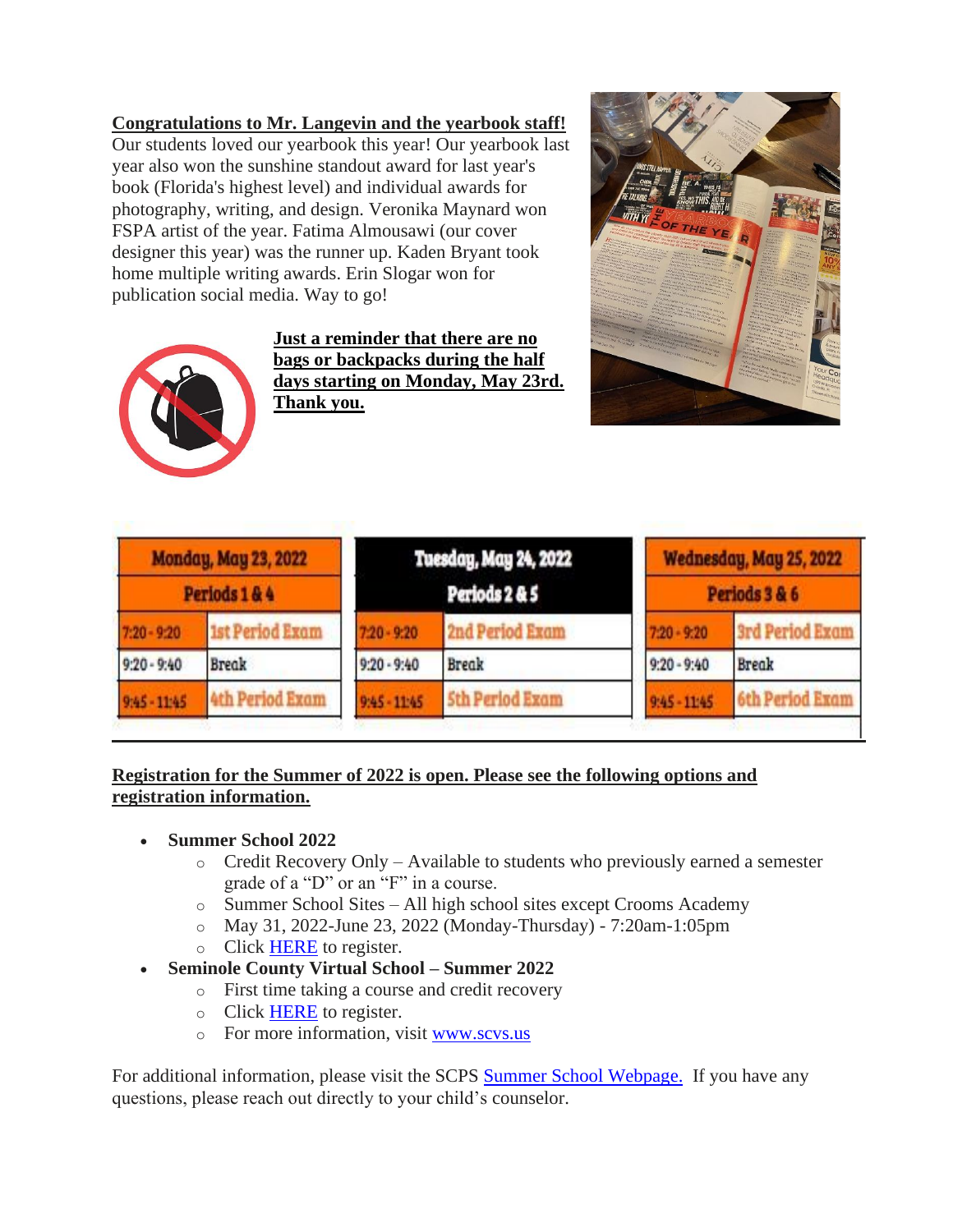# **NOW<br>BOOKING** SENIOR SESSIONS



To schedule your Senior Photo Session, go to www.leonards.com/schedule

You MUST have a confirmed appointment to be photographed at any of the Leonard's Senior Focus Studios or on your school's campus.

Leon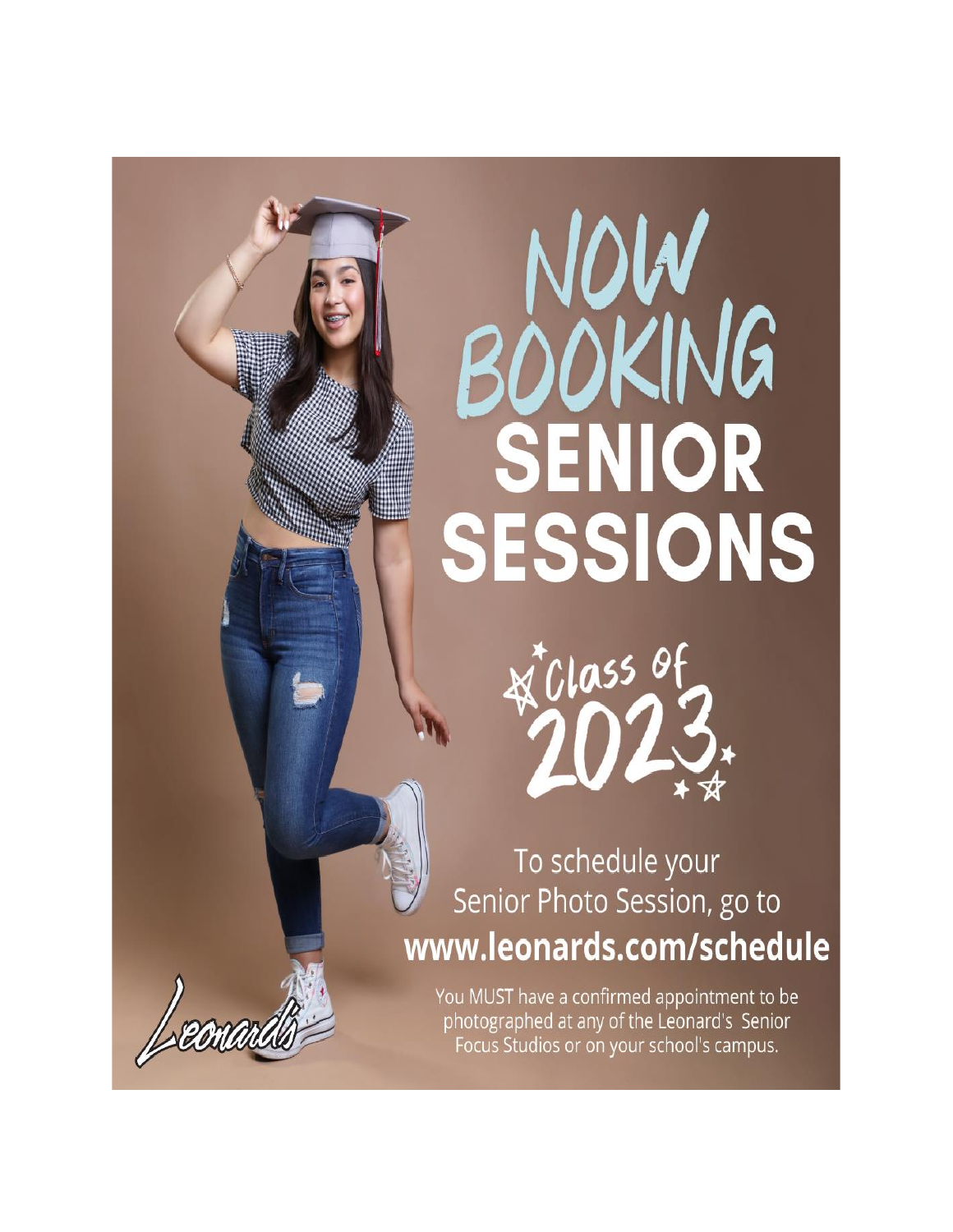#### **Class of 2023 Hello College-bound Rising Seniors and Parents,**

#### **Oviedo High School is pleased to be providing two FREE resources to you this summer to aid in your essay development and college applications.**

The first is a **College Application Seminar**, being held live and in person at Oviedo High School, on Wednesday July 20th from 10am until 1pm. A flyer with more information is attached, or you can navigate to **this [website](https://nam10.safelinks.protection.outlook.com/?url=http%3A%2F%2Ftrack.spe.schoolmessenger.com%2Ff%2Fa%2FxSaz0ASJTIO3aZ6NazDQyw~~%2FAAAAAQA~%2FRgRkX-HtP0RJaHR0cHM6Ly9zaXRlcy5nb29nbGUuY29tL215c2Nwcy51cy9vaHN2b3NidXJnL2NvbGxlZ2UtYXBwbGljYXRpb24tc2VtaW5hclcHc2Nob29sbUIKYm9trn5i2rjPt1IebGF1cmVuX3NjaG9tbWVyQHNjcHMuazEyLmZsLnVzWAQAAAAB&data=05%7C01%7Ctrent_daniel%40scps.k12.fl.us%7C412b27c39b8040f59e7e08da3515522a%7Cd1e9e6b2778e48e5a961e9836af08827%7C0%7C0%7C637880664648897289%7CUnknown%7CTWFpbGZsb3d8eyJWIjoiMC4wLjAwMDAiLCJQIjoiV2luMzIiLCJBTiI6Ik1haWwiLCJXVCI6Mn0%3D%7C3000%7C%7C%7C&sdata=7J63B5eS2uiehJH%2BAoAJBc%2FOm%2B4s5ypPG1rfF67NpdU%3D&reserved=0)** for full information. Registration is required.

The second is an **Essay/Personal Statement Bootcamp** run virtually though a free partnership with College Essay Guy. Students can select from multiple day/time offerings to fit their schedules. Oviedo High School has elected to opt-in to this free (no, it's truly free) opportunity but students must register themselves. Another flyer with information is included. Students will need to navigate to **this [website](https://nam10.safelinks.protection.outlook.com/?url=http%3A%2F%2Ftrack.spe.schoolmessenger.com%2Ff%2Fa%2FaBLIzGlS80UuhneSUYIitg~~%2FAAAAAQA~%2FRgRkX-HtP0Q1aHR0cHM6Ly93d3cuY29sbGVnZWVzc2F5Z3V5LmNvbS9zdWItY2VnLWxpdmUtc3R1ZGVudHNXB3NjaG9vbG1CCmJvba5-Ytq4z7dSHmxhdXJlbl9zY2hvbW1lckBzY3BzLmsxMi5mbC51c1gEAAAAAQ~~&data=05%7C01%7Ctrent_daniel%40scps.k12.fl.us%7C412b27c39b8040f59e7e08da3515522a%7Cd1e9e6b2778e48e5a961e9836af08827%7C0%7C0%7C637880664648897289%7CUnknown%7CTWFpbGZsb3d8eyJWIjoiMC4wLjAwMDAiLCJQIjoiV2luMzIiLCJBTiI6Ik1haWwiLCJXVCI6Mn0%3D%7C3000%7C%7C%7C&sdata=cRdVKlPHaWkmELx2DohVAUG4ggJMw3OlENzfLv64%2B1c%3D&reserved=0)** to register. The name of the school or organization will be "Oviedo High School".

Rest assured, your student will continue to receive ample support from their school counselors and our amazing Senior English teachers in regards to these areas. We think that if we can provide access to resources that will help your student during the summer, then we can provide more targeted information and assistance come fall. Students who start early are more relaxed and feel better prepared moving into the college application experience. As always, we appreciate your feedback and support.

Let's have the best College Prep Summer ever, Mrs. Vosburg (with enthusiastic and unwavering support from Dr. Daniel)

#### **Athletics Update – Athletic Director Jen Darty**

**All students interested in participating in Athletics for the 2022-2023 MUST update their athletic clearance for the new school year**. All student-athletes must log in or create an account on **[www.AthleticClearance.com](https://nam10.safelinks.protection.outlook.com/?url=http%3A%2F%2Fwww.athleticclearance.com%2F&data=05%7C01%7Ctrent_daniel%40scps.k12.fl.us%7C6e9c80d3b18a46a31f0408da38ef6ea8%7Cd1e9e6b2778e48e5a961e9836af08827%7C0%7C0%7C637884898403079520%7CUnknown%7CTWFpbGZsb3d8eyJWIjoiMC4wLjAwMDAiLCJQIjoiV2luMzIiLCJBTiI6Ik1haWwiLCJXVCI6Mn0%3D%7C3000%7C%7C%7C&sdata=0H8RQ%2FGXHDERtW5bXpQV%2FfbtgYONjtcL81xSfAgnmq4%3D&reserved=0)** and submit an FHSAA/SCPS EL2 Sports Physical, Electrocardiogram (ECG), Proof of Insurance, Birth Certificate, Parent/Guardian Driver's License, FHSAA/NFHS Concussion in Sports Video Certificate, FHSAA/NFHS Heat Illness Video Certificate, and FHSAA/NFHS Sudden Cardiac Arrest Video Certificate. This information must be updated and made current for the 2022-2023 school year – clearances submitted as a part of the 2021-2022 school year will not apply after the last day of school (May 25, 2022). **To participate in any athletic activities at Oviedo High School, you must gain clearance through this process.** For more information on **athletic eligibility** along with full clearance instructions, visit: [http://www.oviedo.scps.k12.fl.us/athletics/eligibility.stml.](http://www.oviedo.scps.k12.fl.us/athletics/eligibility.stml)

Information on **summer workouts & tryout information** can be found in the attachment or on our website here: [https://oviedo.scps.k12.fl.us/resources/2022-23-summer-tryout](https://oviedo.scps.k12.fl.us/resources/2022-23-summer-tryout-information.stml)[information.stml](https://oviedo.scps.k12.fl.us/resources/2022-23-summer-tryout-information.stml)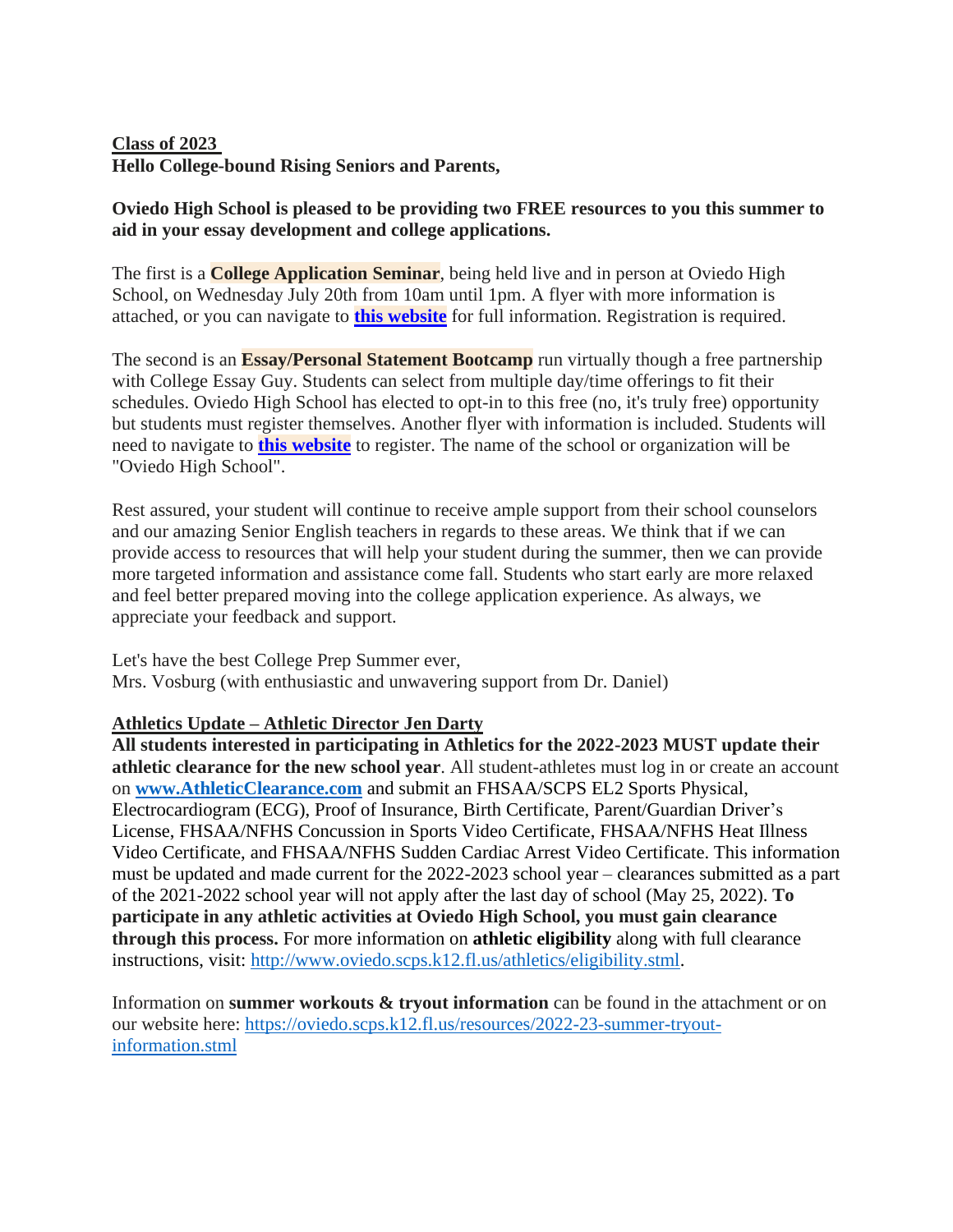We are also offering **Youth Sports Camps** in Cheer, Softball, Baseball, Wrestling & Girls Volleyball. More information on each can be found on our school website here: [https://oviedo.scps.k12.fl.us/resources/youth-sports-camps-ohs.stml.](https://oviedo.scps.k12.fl.us/resources/youth-sports-camps-ohs.stml)

Have a great summer & GO LIONS!

#### **JEN DARTY**

Oviedo High School Athletic Director Girls Volleyball Coach *2013 & 2018 State Champions*

#### **Calendar of Events**

#### **Monday, May 23**

*Early Release (Exams)* (School) TBA Boys Varsity Baseball OPEN *State Semifinal @ Fort Myers* Away 7:20 AM *Grad Practice* (School) 10:00 AM *Senior Picnic* (Other) Home

#### **Tuesday, May 24**

*Early Release (Exams)* (School) 9:00 AM *Graduation (Addition Arena, UCF)* (School)

#### **Wednesday, May 25**

*Last Day of Student Attendance* (School) *Early Release (Exams)* (School) TBA Boys Varsity Baseball OPEN *Class 7A State Finals @ Fort Myers* Away

> **Thursday, May 26** *Teacher Work Day (Student Non-Attendance) Make up Day if Needed* (School)

#### **Friday, May 27**

*Teacher Workday-Post Planning* (School) 8:00 AM *Seminole County Band Leadership Camp* (School)

**Saturday, May 28** 8:00 AM *Seminole County Band Leadership Camp* (School)